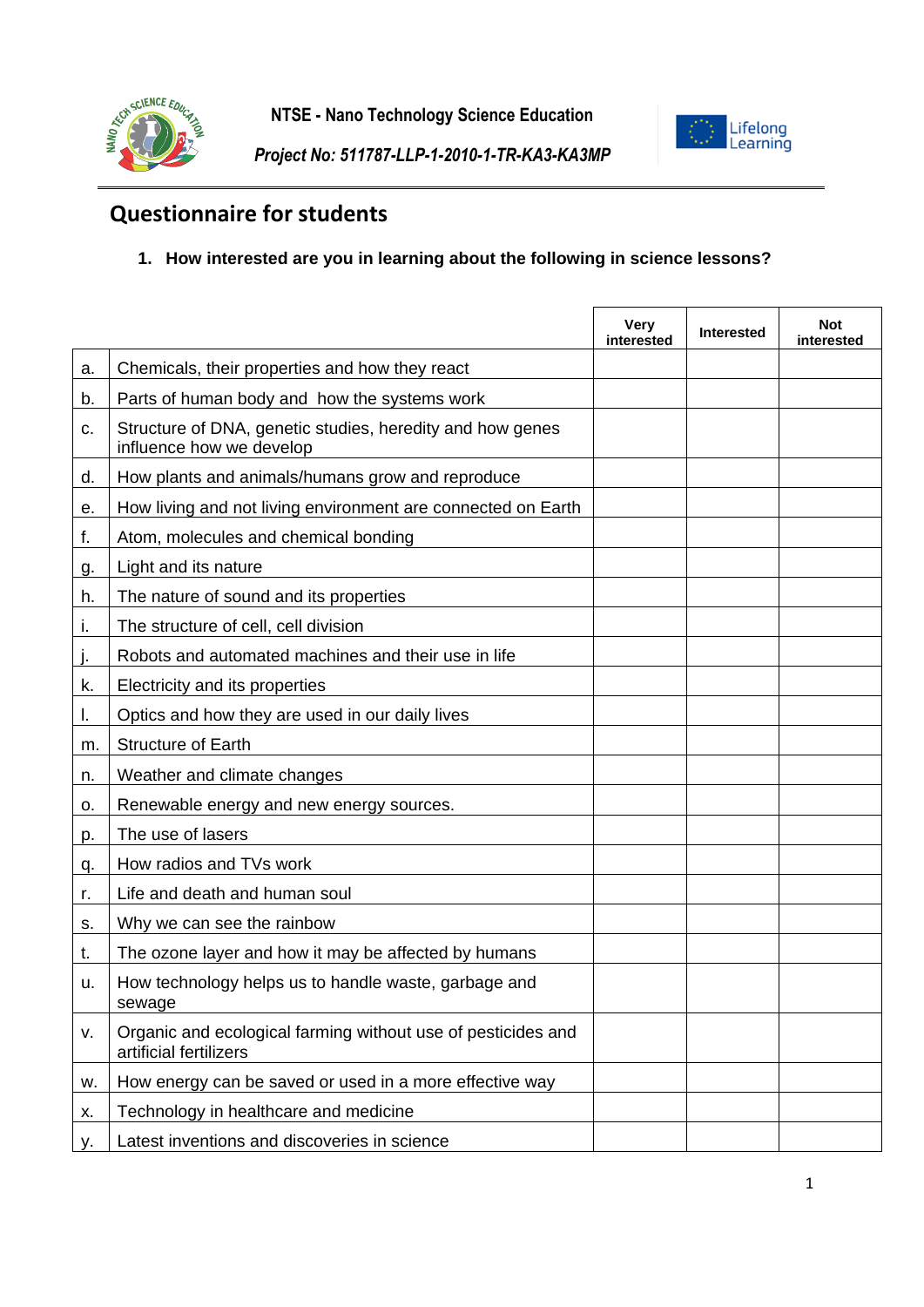| $\overline{z}$<br><u>.</u> | $\sim$<br>liti<br>n |  |  |
|----------------------------|---------------------|--|--|
|                            |                     |  |  |

## **2. What do you think about science education in school?**

|    |                                                                                     | Yes | May be | No |
|----|-------------------------------------------------------------------------------------|-----|--------|----|
| a. | School science is a difficult subject                                               |     |        |    |
| b. | School science has opened my eyes to new careers and new<br>events around me        |     |        |    |
| C. | I like school science more than most other subjects                                 |     |        |    |
| d. | The things that I learn in science at school will be helpful in<br>my everyday life |     |        |    |
| е. | School science has increased my curiosity about things we<br>cannot yet explain     |     |        |    |
| f. | School science has increased my appreciation of nature                              |     |        |    |
| g. | School science is my way to technology and science<br>knowledge                     |     |        |    |

## **3. I think that a good way to learn more about science and technology is: (please check if you think it is good)**

| Having lessons in the classroom          |  |
|------------------------------------------|--|
| Reading textbooks                        |  |
| Watching clips and documentaries         |  |
| Simulated labs and simulated experiments |  |
| Real experiments                         |  |
| A guided walk in nature                  |  |
| Other (please specify)                   |  |
|                                          |  |